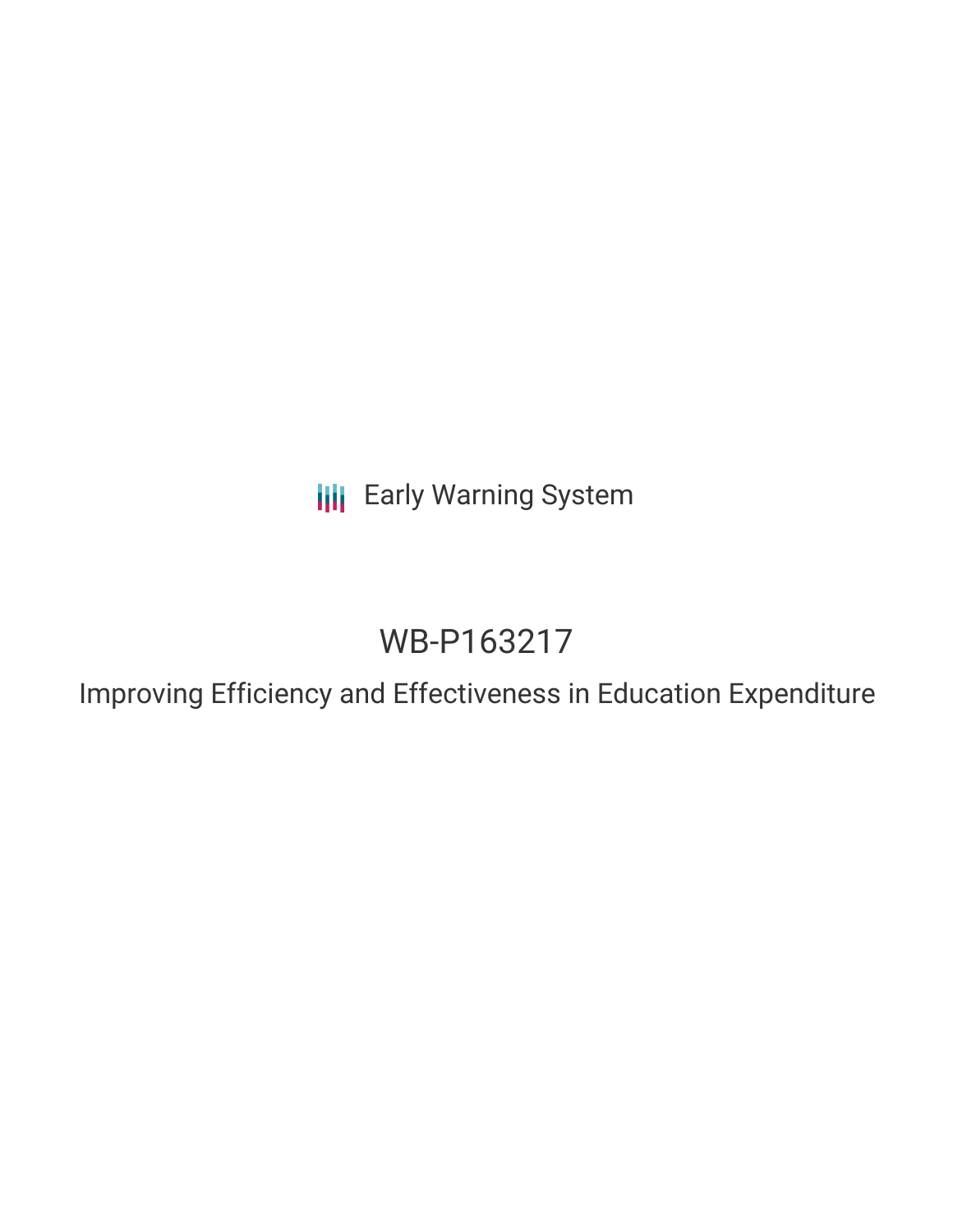

### **Quick Facts**

| <b>Countries</b>               | Indonesia                      |
|--------------------------------|--------------------------------|
| <b>Financial Institutions</b>  | World Bank (WB)                |
| <b>Status</b>                  | Proposed                       |
| <b>Bank Risk Rating</b>        | C                              |
| <b>Voting Date</b>             | 2019-01-30                     |
| <b>Borrower</b>                | Ministry of Finance, Indonesia |
| <b>Sectors</b>                 | <b>Education and Health</b>    |
| <b>Investment Type(s)</b>      | Loan                           |
| <b>Investment Amount (USD)</b> | \$300.00 million               |
| <b>Project Cost (USD)</b>      | \$12,800,00 million            |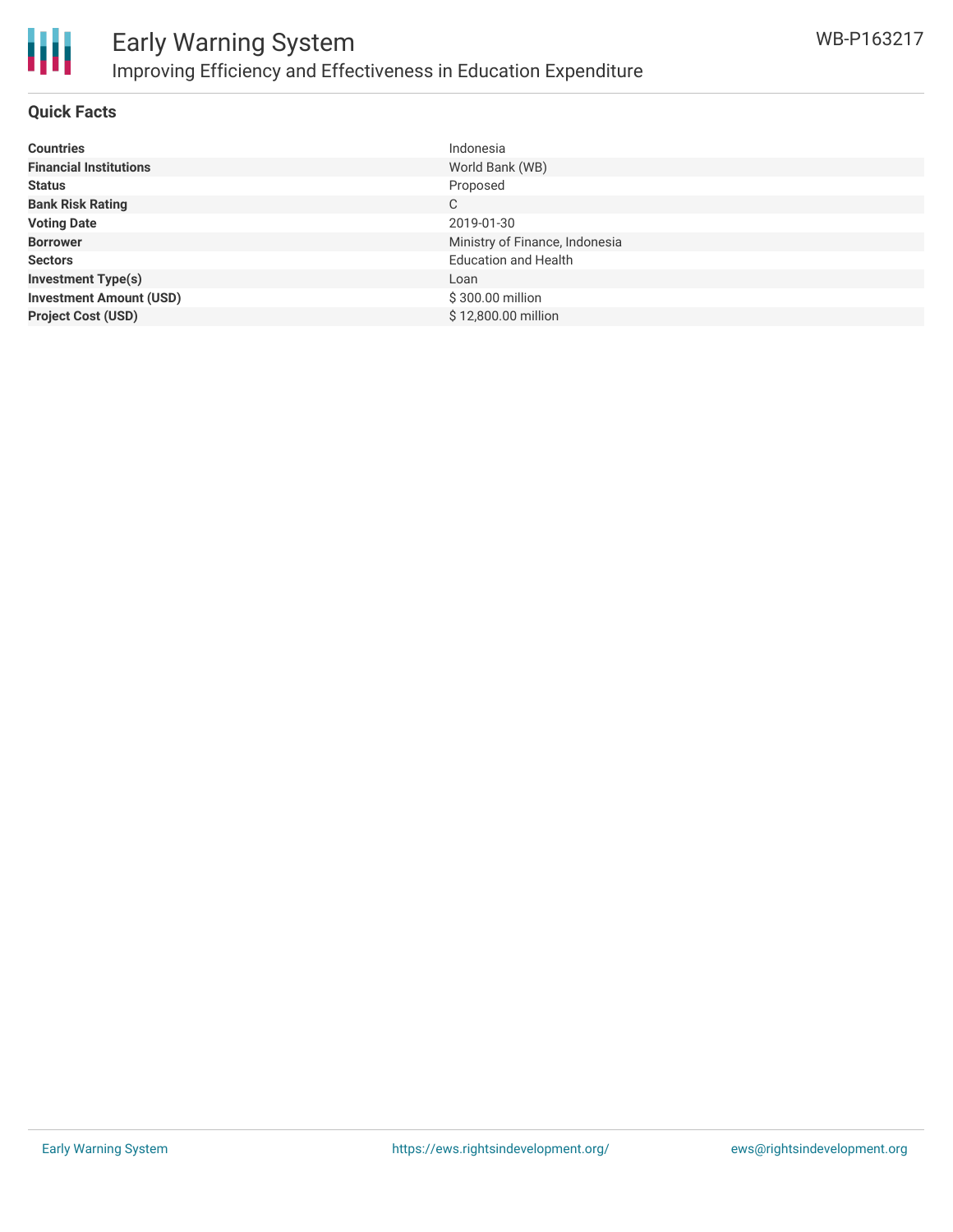

### **Project Description**

According to the bank document, the project aims to improve learning conditions for students in the first nine years of formal education in selected districts by strengthening governance and management practices in the education sector.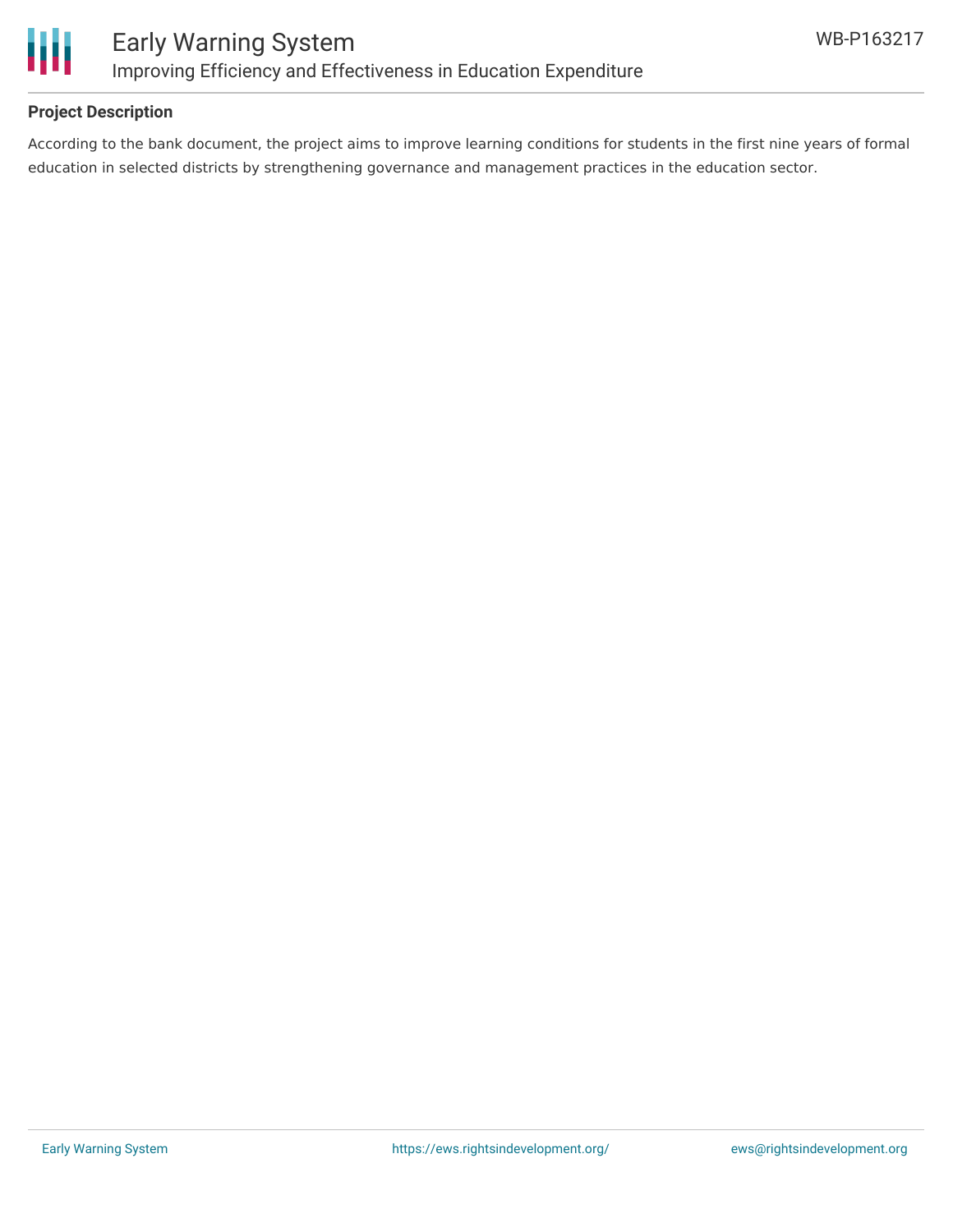

### **Investment Description**

World Bank (WB)

| Government program Cost     | US\$12,800 million |                  |
|-----------------------------|--------------------|------------------|
| <b>Total Operation Cost</b> |                    | US\$ 300 million |
| <b>Total Financing</b>      | US\$               | 300 mliion       |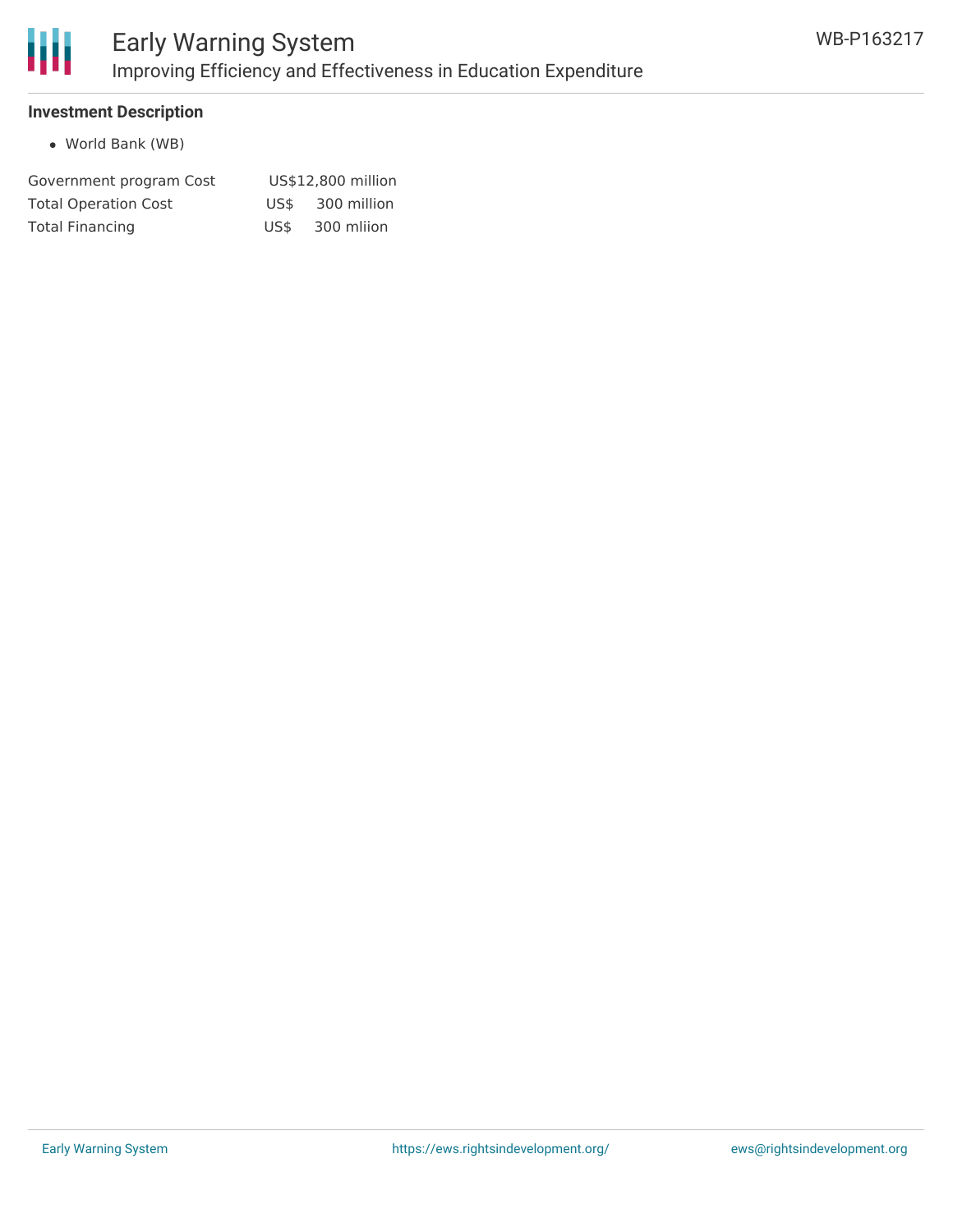

### **Contact Information**

**1/World Bank Name: Noah Bunce Yarrow** Designation: Senior Education Specialist

Role: Team Leader(ADM Responsible) Telephone No: 5781+3251 / Email: [nyarrow@worldbank.org](mailto:nyarrow@worldbank.org)

**Name: Dewi Susanti**

Designation: Senior Social Development Specialist

Role: Team Leader Telephone No : 5781+3371 / Email : [dsusanti@worldbank.org](mailto:dsusanti@worldbank.org)

### **Name: Javier Luque**

Designation: Senior Education Specialist Role: Team Leader Telephone No : 5781+3072 / Email : [jluque@worldbank.org](mailto:jluque@worldbank.org)

### **2/Borrower/Client/Recipient**

### **Borrower: Ministry of Finance**

Contact: Luky Alfirman

Title: Director General of Budget Financing and Risk Management Telephone No: 62-21-350-0841/Email: [luky.alfirman@kemenkeu.go.id](mailto:luky.alfirman@kemenkeu.go.id)

### **3/Implementing Agencies**

Implementing Agency **Agency: Ministry of Education and Culture** Contact: Hamid Muhammad

Title: Director General of Primary and Secondary Education Telephone No: 921-572-5057 Email: [hamid.muhammad@kemdikbud.go.id](mailto:hamid.muhammad@kemdikbud.go.id)

### **FOR MORE INFORMATION CONTACT**

The World Bank

1818 H Street, NW Washington, D.C. 20433

Telephone: (202) 473-1000

Web: http://www.worldbank.org/projects

### **ACCOUNTABILITY MECHANISM OF WORLD BANK**

The World Bank Inspection Panel is the independent complaint mechanism and fact-finding body for people who believe they are likely to be, or have been, adversely affected by a World Bank-financed project. If you submit a complaint to the Inspection Panel, they may investigate to assess whether the World Bank is following its own policies and procedures for preventing harm to people or the environment. You can contact the Inspection Panel or submit a complaint by emailing ipanel@worldbank.org. You can learn more about the Inspection Panel and how to file a complaint at: